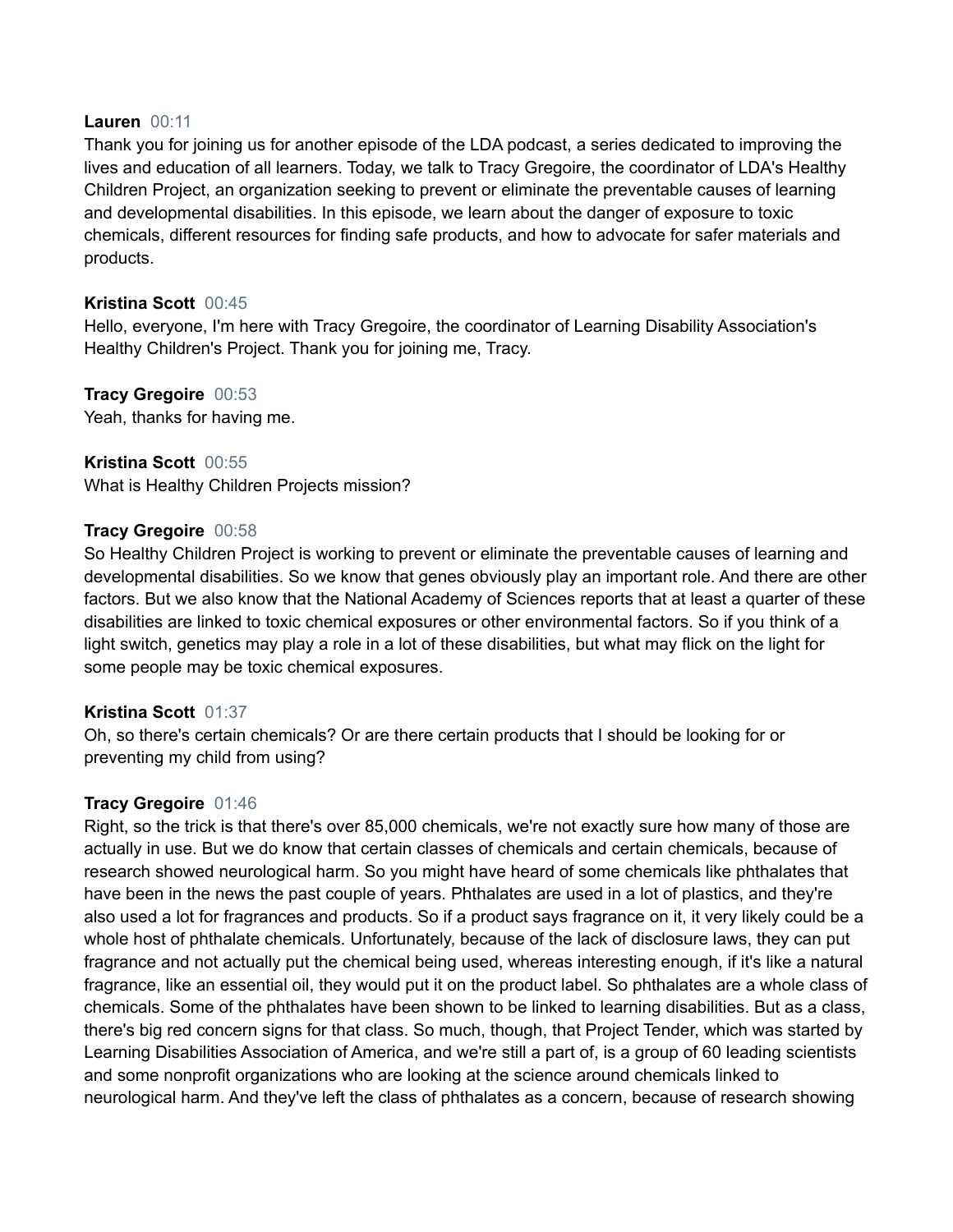that they're linked to everything from attention issues, to behavior issues, to lower IQ. And sometimes the sad part is, by the time the science is caught up, we know that there's a problem. So we're trying to attack this as classes as well. So with a class, you know, some phthalates show it, kind of working on policies to get phthalates in general out of products, because if you have a class of chemicals they tend to often work very similarly in terms of health issues.

### **Kristina Scott** 03:51

So you know, exposure to these chemicals, is there a period in one person's life where exposure is more detrimental than others?

### **Tracy Gregoire** 03:59

Right, so we know that when the child is in the womb, a fetus, is obviously a very critical time because of development. We also know the early years for children are a critical time because infants and toddlers and young children, they're crawling around on the floor, they drink and eat more by body weight than adults do. And just because of their mannerisms, like you know, picking up things, putting them in their mouth, crawling around, there's higher exposures. We also know that unfortunately, the mother's exposure is the child's exposure. So children are actually born pre-polluted, so they can have hundreds of chemicals already in their body because it's passed from the mother to the child. So really, we need to be looking at this for everybody because we know that even young women, before they have children, are being exposed to chemicals, and even men we found when men have been exposed in the workplace we can actually trace some of the possible effects of certain chemicals in their child. So even if they're exposed earlier on in life, there can be issues with, you know, impacting their child later on. We also know that the brain is developing into the 20s, which we didn't know for a long time. So we really approach this as protecting everybody. But we often talk about young children and pregnant women, because we know that young child exposure is the worst.

#### **Kristina Scott** 05:34

So you don't want to live in a bubble. So what are some things we can do or we can watch out for I know, you talked about the phthalates, I'm probably gonna say it wrong, chemical, but other things that we should be doing to really protect ourselves and to protect our kids.

#### **Tracy Gregoire** 05:51

Right, so there are certain classes and chemicals, people have known about the heavy metals for a long time. So your lead and your mercury, your cadmium, arsenic, are unfortunately, a little bit of even some of those chemicals can be added to products. So if you're buying products, like if you're buying children's jewelry, like going to the dollar store and buying the cheap costume jewelry, because it's not marketed to children, they can put in more lead to those things. So being cautious about what you're buying for your kids and where you're buying it. But the truth is, like a lot of these chemicals are in products in general, whether you're going to the big box stores or sometimes even other stores. So looking at certain chemicals, I think, you know, phthalates, heavy metals. There's a new class of chemicals that it's been around since the 1950s called PFAS chemicals that are also found in a lot of products. And that's a whole class of about 5,000 chemicals. But some of these chemicals we know generally where they're used, so phthalates are used a lot in plastics and those fragrances. So if you're buying plastics, look for BPA free and phthalate free, which is much easier to find now, which is really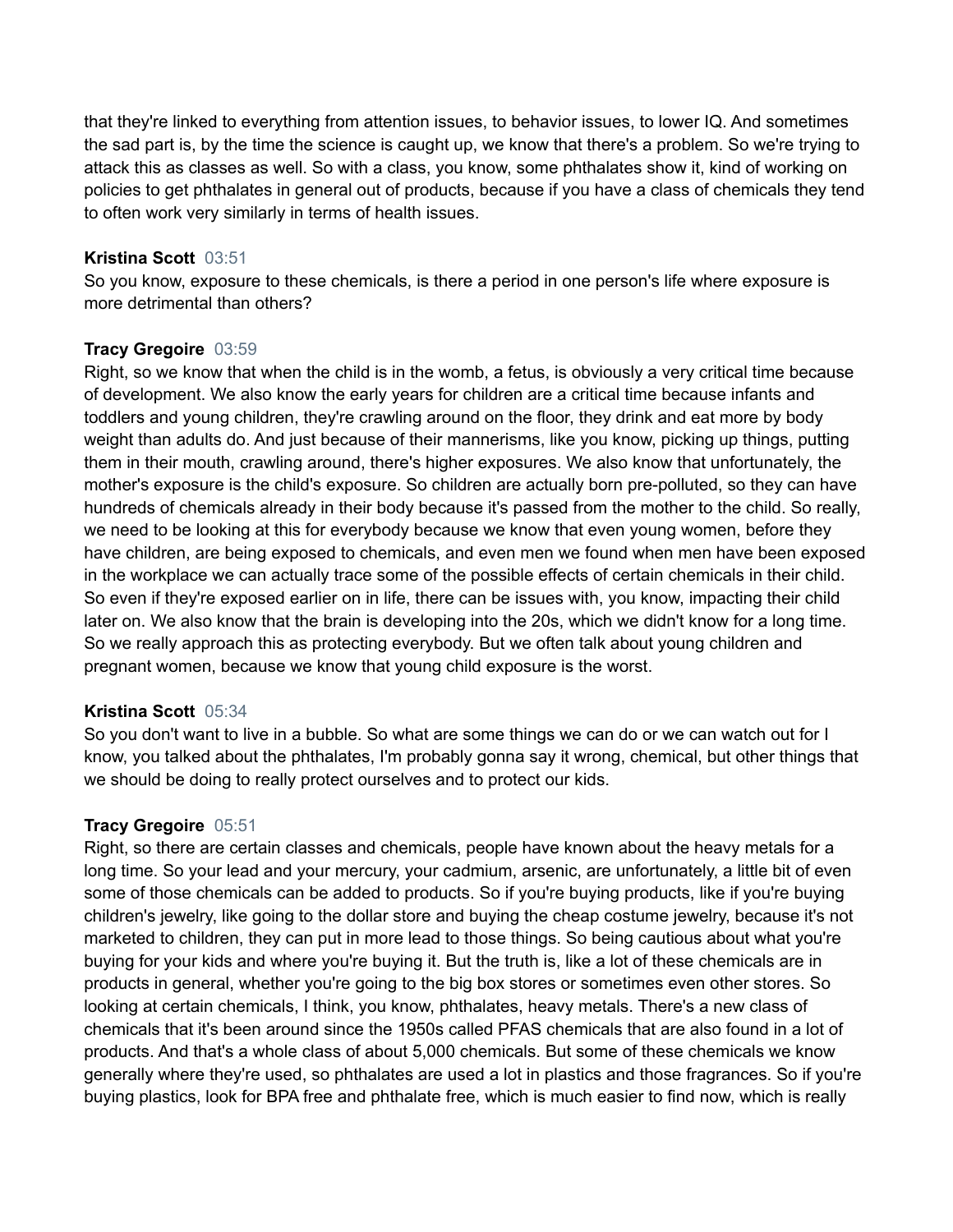good. If you're a big exposure that we know for some of these chemicals like PFAS, and even some of the heavy metals, and the phthalates is food packaging and food. They're not necessarily intentionally added to the food but because of the packaging they're in or because of the process that the food has gone through they can be in food. So for phthalates, LDA is part of coalitions with other groups and there's going to be some testing coming out in the next few months of testing even fast food containers for phthalates and PFAS chemicals. So some of your wrappers, PFAS are used for their degreasers. So to prevent grease, water and stains in products, but they're also used for food to kind of keep the grease off whatever they're putting the food into for you to bring home and take out of the fast food places. So we're trying to shine a light on the problem of where some of those chemicals are found and then tell people and also companies what the safer alternatives are because there are alternatives to wrapping burgers and containers that often have the lining that you can't see in them for that takeout food, like shining a light on it and then talking to those companies and saying like PFAS chemicals and phthalates are harmful to health and LDA will say they're linked to neurological harm or possible neurological harm. There are safer alternatives out there, you need to use them. So whenever we do testing with partners and find results, we share that on the website like the LDA of America website and the Healthy Children Project website. Also on the Healthy Children Project Facebook page and say, 'Here's recent testing showing where some of these chemicals are. Here's some safer alternatives. And you can join us by telling the companies that you want a safer alternative used.' And the good news with what we call market pressure is that companies will often react when there's public pressure much more quickly than we can get policies passed at the state or federal level.

#### **Tracy Gregoire** 09:35

So that's a little bit about the PFAS chemicals. We found heavy metals in baby and infant food which obviously is a big concern. So Healthy Babies Bright Future had LDA of America and some state LDA affiliates and other partners across the United States go in to get baby foods. I went into my local store in Maine and bought a bunch of baby food and toddler food. So you know your carrots on your peas and your baby cereals and even like juices marketed to young babies and some formula and tested the food or the packaging for heavy metals, so the lead, mercury, arsenic and cadmium. And what we found, and what other testing has shown, is that arsenic is often in rice, because the arsenic is in the soil. So the arsenic is in the soil both because arsenic is naturally occurring, but also because pesticides used decades ago had arsenic in it, and the arsenic just stays there. So it's, and you know, certain areas of the United States had more arsenic than others. But with rice cereal, the easy thing that new parents can do with infants is not feed their babies rice cereal, which is kind of counterintuitive, because pediatricians and everybody said like rice cereal is a great starter cereal, so either avoiding rice cereal altogether, or using mixes, so using oatmeal with rice or mixes of cereals, but now there's oatmeal, and there's quinoa, and there's all these different alternatives, but the rice had the highest amount. And interesting enough that rice puffs, which are also very popular, had the highest amount of arsenic in them. And we also found some of the other baby food with lead, mercury, and cadmium, which are also neurotoxins. So we've got a little fact sheet on our website. And we can share that with folks, kind of talking about different things they can do. If you eat rice at home, which I do, before you cook the rice, you can rinse it in a lot of water to kind of get out some of the chemicals. And that has been shown to be helpful. Because rice obviously is healthy in a lot of ways. I think now that some of the companies know about this issue, hopefully they're going to do more soil testing as well over time. But we're also approaching the Food and Drug Administration and saying you need to set protective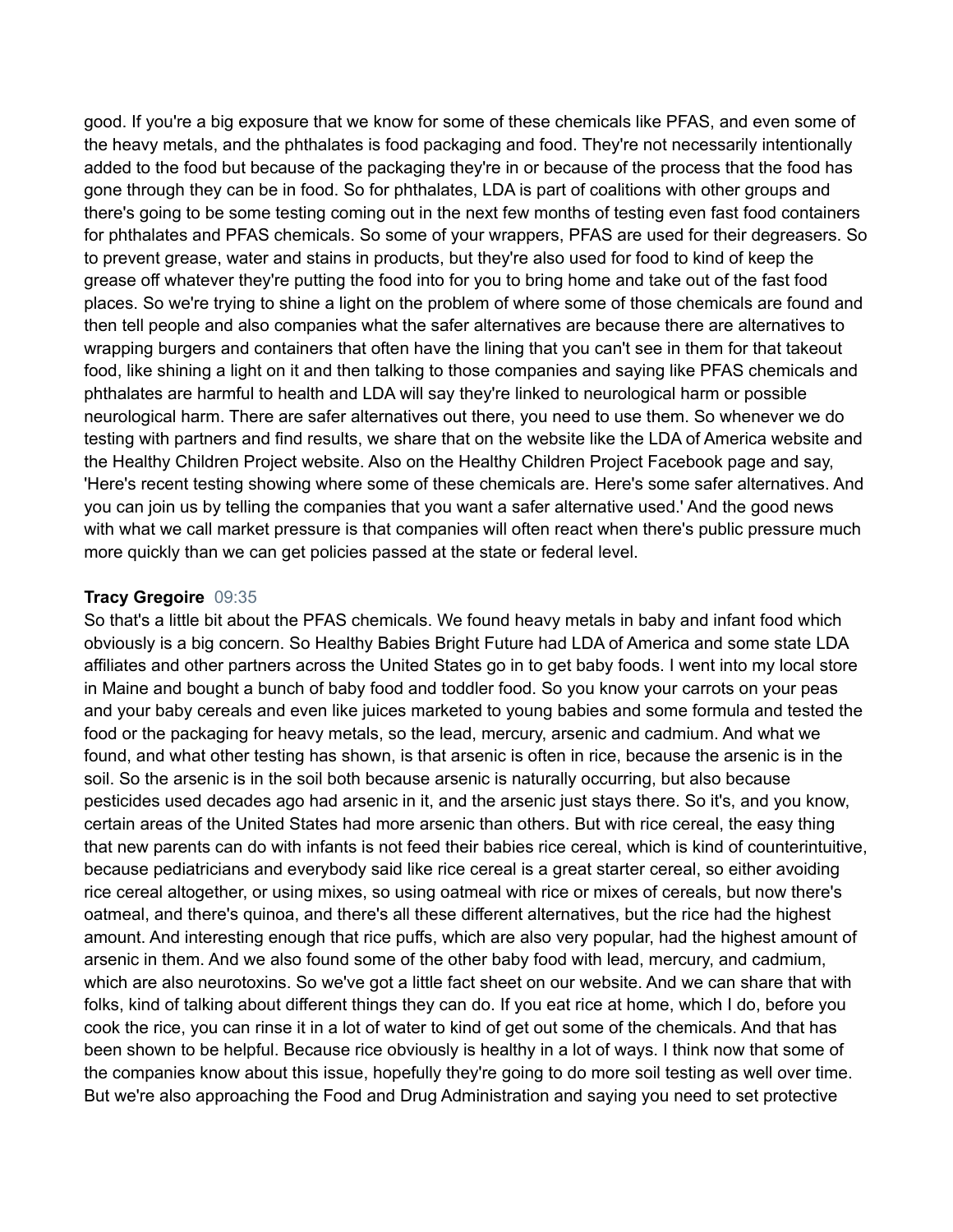limits on these heavy metals in infant and toddler and other foods. And we've been asking for a couple of years. And we're still fighting for that because there needs to be not just a limit, but a health protective limit for children especially. And we give some other tips like Consumer Reports tested different juices, and some of them are higher in arsenic or some of the heavy metals than others. So whenever there are resources, we share those directly with people and say, here's what you can do. The best thing to do is always eat fresh fruits and vegetables. That's always the number one. We also know we live busy lives, a lot of people can't afford to get fresh fruits and vegetables all the time. So when you're getting your conventional vegetables that have pesticides in them, washing them first whenever possible. And we share resources like Environmental Working Group that has a clean and dirty dozen every year. They print the fruits and vegetables that had the most pesticides in them and then the ones that had the least pesticides in them. And because we import a lot and there's changes in laws, those tend to change year to year. So that's a great resource for people, so in 2019 which was the last list they had for their dirty dozen, the ones if you can afford to buy organic you should, including like strawberries, apples, peaches, pears, tomatoes, spinach, nectarines, celery, even potatoes and hot peppers and grapes are some of the Dirty Dozen. Sometimes even having pesticides that are illegal in the United States but that we're importing unfortunately. And the clean dozen, so the ones that you don't have to be as worried about buying organic are like avocados, sweet corn, pineapple, peas that are frozen, papayas, eggplants, asparagus, honeydew melon. So they give you some advice, so whenever our partner organizations are sharing resources we share them with our folks as well because we know that people want to protect their families now and not just wait for us to pass policies or to get companies to get these chemicals out.

## **Kristina Scott** 14:41

So if someone was looking for, you noted that there was a lot of product testing whether it be in baby foods or whether it be in jewelry from certain department stores or dollar stores, etc, where would everyone go to get information as to what's tested and what the testing results were?

#### **Tracy Gregoire** 15:02

So when we're a part of testing, or our partners do testing, we've posted to the healthychildrenproject.org and also our Facebook posts, and there's like, seems to be new testing monthly on different products. And sometimes there are manufacturers based, so if we're testing certain jewelry, it could be in the dollar stores, but also obviously in a bunch of the big box and other stores as well. So we post those things. Environmental Working Group has this great skin deep database where you can look up different personal care products, so your shampoos and your lotions, things that you tend to lather and put on your body or skin, they've got great resources. So on the healthychildrenproject.org, we have resources pages, and then we share, like different partners who are doing testing or are looking at labels for what chemicals are in products and then making recommendations. Like you know which sunscreens to use, or the good guide has a great app where you can look at both chemicals but also social responsibility and different factors for companies. So a lot of groups are doing more of the, 'here's what you can do,' now, here's some of the testing or just looking at the labels when they are required to disclose and kind of giving advice on which products are safer. And of course, the long term is passing state and federal policies and moving the market by working with companies to get them to tell their suppliers 'Here's the worst of the worst chemicals, you need to get them out. And you need to replace them with proven safer alternatives, not just another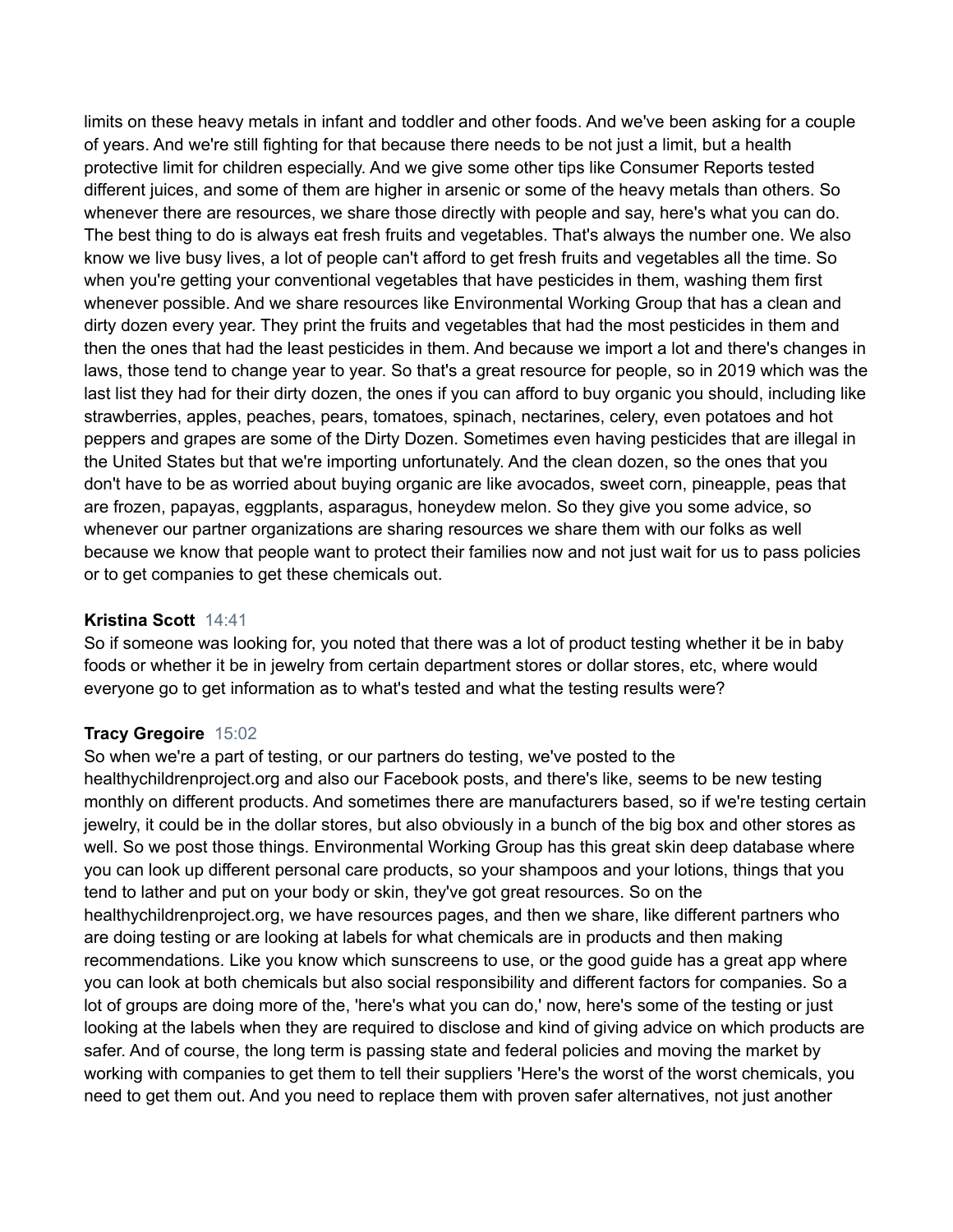chemical that we're not sure about, or acts very similar in the same class.' We call it the whack a mole game, which is like you hit down BPA, and then BPS pops up, which is in the same class and very similar and acts similar in the body. So we're working really hard to make sure we're not just replacing with chemicals that are also of concern.

## **Kristina Scott** 17:06

So thank you for sharing what we can kind of do for our families in the now and what's hopefully coming in terms of legislation and policy. How are we, as a final thought, how do we as citizens move that policy forward? Maybe quicker.

# **Tracy Gregoire** 17:21

Right, so joining the LDA listserv, we share actions, both for policy and market pressure work with our members and with our general list. So every year we're working, looking at policies throughout the states, for example, chlorpyrifos, which is a really nasty pesticide, was banned for household use decades ago. And the EPA said it should be banned but didn't ban it. So some of the states started working on a chlorpyrifos ban. So Hawaii was the first and then I worked with people on the ground in New York State. New York State was the second late last year to ban it. And there are other states like California that banned it. And actually you can't even sell it now as of this month, sell it in California. And so I work with people, like I said on the ground like Maryland. The president of LDA of Maryland, Jamie, went to a hearing last week, and was in front of the Senate committee explaining why LDA cares about this. And I can provide information for people to call their legislators and it's usually very simple. Like if I was doing it, as an individual and not as LDA, I would say, 'Hi, my name is Tracy, I'm a mom, I have a 10 year old with autism and anxiety and ADHD. There are pesticides like chlorpyrifos that have really strong links to neurological harm. And I need you to help me protect my family by banning this pesticide.' So it's sharing personal stories with decision makers that really makes a big difference. And the good news is because of several states banning it, even just a couple of states, one of the major makers of chlorpyrifos which is Cortiva, which was a spinoff from DuPont Dow just announced that at the end of this year, they're going to stop making that pesticide. And they're not the only, but one of the major manufacturers of chlorpyrifos. So either by doing, you know a couple of states banning the chemical, they're like, Okay, in the United States, we can no longer sell this chemical. We're going to use a safer one that we're already selling in other countries or other places like Europe and when we're doing market pressure work and do some testing, like the fast food testing that'll come out soon. We need help going to those companies and telling McDonald's and Panera and whoever might have some of these chemicals in the food packaging. 'Hey, like I'm concerned about this. I want to continue to be your customer, I come here regularly, I need you to replace that with a safer alternative so I feel good about buying your food and giving it to my family.

## **Kristina Scott** 20:10

Those are some great scripts that we could use both for legislators and both for companies. So I thank you for your time, Tracy, and we look forward to looking at all the resources and especially that market data that's coming out pretty soon and all the fast food I think that will be really interesting and we can actually go to action on getting legislation passed as well as meeting with companies and demanding change because we want healthy children and we want to be healthy individuals ourselves. So thank you for your time.